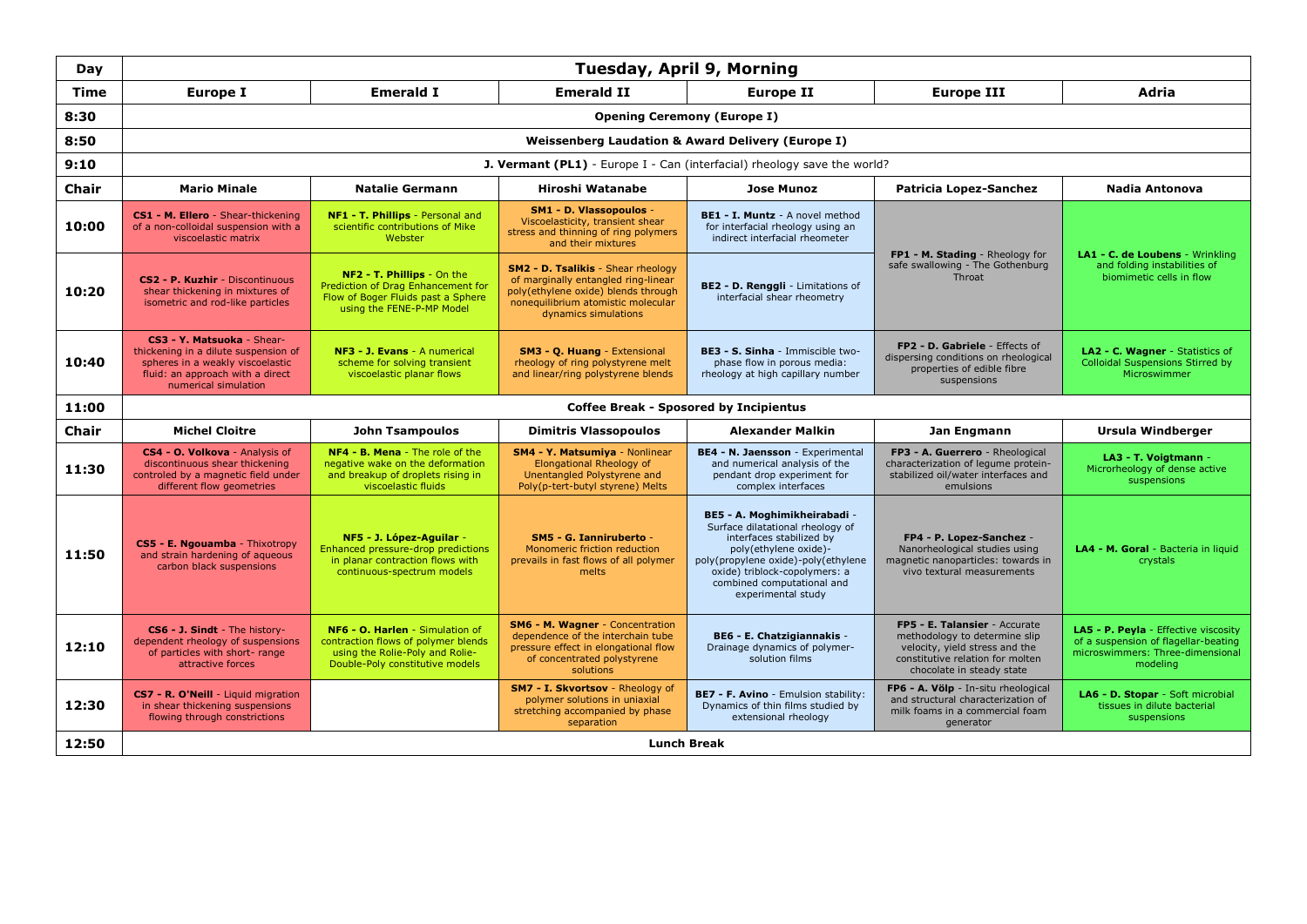| Day          | Tuesday, April 9, Afternoon                                                                                                                                                              |                                                                                                                                                                  |                                                                                                                                  |                                                                                                                                       |                                                                                                                                           |                                                                                                                                                                                                                                                  |  |  |  |  |
|--------------|------------------------------------------------------------------------------------------------------------------------------------------------------------------------------------------|------------------------------------------------------------------------------------------------------------------------------------------------------------------|----------------------------------------------------------------------------------------------------------------------------------|---------------------------------------------------------------------------------------------------------------------------------------|-------------------------------------------------------------------------------------------------------------------------------------------|--------------------------------------------------------------------------------------------------------------------------------------------------------------------------------------------------------------------------------------------------|--|--|--|--|
| Time         | Europe I                                                                                                                                                                                 | <b>Emerald I</b>                                                                                                                                                 | <b>Emerald II</b>                                                                                                                | <b>Europe II</b>                                                                                                                      | <b>Europe III</b>                                                                                                                         | Adria                                                                                                                                                                                                                                            |  |  |  |  |
| Chair        | <b>Pierre Dumont</b>                                                                                                                                                                     | <b>Timothy Phillips</b>                                                                                                                                          | Joamin Gonzalez Gutierrez                                                                                                        | <b>Anniina Salonen</b>                                                                                                                | <b>Antonio Guerrero</b>                                                                                                                   | <b>Anke Lindner</b>                                                                                                                                                                                                                              |  |  |  |  |
| 14:20        | CS8 - J. Royer - Repulsion,<br>attraction and contact in dense                                                                                                                           | NF7 - N. Germann - Numerical<br>study of shear banding in pressure-                                                                                              | SM8 - S. Garrepally - Scission of<br>flexible polymers in extensional<br>flow: predicting multiple passages<br>effect            | <b>BE8 - A. Alicke - Interfacial</b><br>behavior of asphaltene subfractions<br>and their role in emulsion<br>coalescence              | FP7 - F. Lupi - Rheological and<br>microstructural characteristics of<br>organogels: the role of solvent                                  | LA7 - C. Liu - Live cell monolayer<br>rheometer and its recent<br>developments                                                                                                                                                                   |  |  |  |  |
| 14:40        | suspensions                                                                                                                                                                              | driven channel flow and 4:1<br>contraction flow                                                                                                                  | SM9 - H. Taghipour - Nonlinear<br>shear rheology of entangled<br>polymers diluted in oligomer matrix                             | BE9 - F. Risso - High-frequency<br>dynamics and interfacial rheology of<br>a crude-oil droplet in water                               | FP8 - P. Ptaszek - Millet flour as a<br>partial and total replacement of<br>wheat flour: rheological properties<br>of sweet batters       | LA8 - S. Shin - Innovative<br>microfluidic platelet function assays                                                                                                                                                                              |  |  |  |  |
| 15:00        | CS9 - G. Ovarlez - Velocity<br>traveling bands in shear-thickening<br>dense suspensions                                                                                                  | NF8 - N. Burshtein - Inertioelastic<br>effects on a spiral vortex flow<br>instability                                                                            | <b>SM10 - T. Inoue - Nonlinear</b><br>rheology of semiflexible polymer<br>solutions                                              | BE10 - N. Baldino - Investigation<br>of interfacial characteristics of<br>vegetable proteins in O/W emulsion<br>formulations          | FP9 - P. Rando - Food 3D printing:<br>interplay of printing conditions, heat<br>transfer and rheology                                     | LA9 - U. Windberger - A<br>comparative approach to the<br>nonlinear behavior of whole blood<br>clots                                                                                                                                             |  |  |  |  |
| 15:20        | CS11 - H. Jin - Numerical<br>simulation of particulate<br>suspensions in viscous and<br>viscoelastic medium combining<br>Brownian dynamics and smoothed<br>particle hydrodynamics method | NF9 - S. Haward - Flow of<br>wormlike micellar solutions around<br>microfluidic cylinders with high<br>aspect ratio and low blockage ratio                       | SM11 - A. Wierschem - $\lambda$ -DNA<br>solutions at high shear rates                                                            | BE11 - M. Schneider - Influence<br>of bulk and interfacial viscosity on<br>bubble coarsening                                          | FP10 - A. Raymundo - Structural<br>and rheological properties of a<br>gluten-free bread with Tetraselmis<br>chuii microalga incorporation | LA10 - N. Antonova - Effect of<br>fibrinogen, dextrans and PEG on the<br>blood coagulation kinetics                                                                                                                                              |  |  |  |  |
| 15:40        |                                                                                                                                                                                          | NF10 - C. Patrascu - Stabilizing<br>effect of a viscoelastic outer<br>medium on a fluid thread                                                                   | SM12 - P. Ilg -Surface<br>disentanglement and slip in a<br>polymer melt: a molecular<br>dynamics study                           | BE12 - S. Saha - Effect of bulk and<br>interfacial rheology on the stability<br>of bubbles in oleogels upon changes<br>in temperature |                                                                                                                                           | LA11 - F. Caton - Linking fibrin<br>clot structure, rheology and<br>embolisms                                                                                                                                                                    |  |  |  |  |
| 16:00        |                                                                                                                                                                                          |                                                                                                                                                                  |                                                                                                                                  | <b>Coffee Break</b>                                                                                                                   |                                                                                                                                           |                                                                                                                                                                                                                                                  |  |  |  |  |
|              |                                                                                                                                                                                          |                                                                                                                                                                  |                                                                                                                                  |                                                                                                                                       |                                                                                                                                           |                                                                                                                                                                                                                                                  |  |  |  |  |
| <b>Chair</b> | <b>Juan de Vicente</b>                                                                                                                                                                   | Ian A. Frigaard                                                                                                                                                  | Giovanni Ianniruberto                                                                                                            | <b>Paula Moldenaers</b>                                                                                                               | <b>Mats Stading</b>                                                                                                                       | <b>Philippe Peyla</b>                                                                                                                                                                                                                            |  |  |  |  |
| 16:30        | CS12 - M. Villone - Computational<br>oscillatory rheometry of rigid<br>particle suspensions at finite inertia                                                                            | NF11 - M. Liard - Jet instability of<br>a shear-thickening concentrated<br>suspension                                                                            | <b>SM13 - P. Bacova - Molecular</b>                                                                                              | BE13 - A. Czakaj - Linear<br>viscoelastic properties of cellulose<br>nanocrystals - lauroyl ethyl<br>arginate                         | FP11 - I. Sousa - The role of<br>Psyllium gels on the structuring of<br>gluten- free fresh pasta - a<br>rheological approach              | LA12 - O. du Roure - Mechanics of<br>dense actin networks                                                                                                                                                                                        |  |  |  |  |
| 16:50        | CS13 - S. Gallier - Direct<br>numerical simulations of shear-<br>induced migration in pipe flows                                                                                         | NF12 - C. Balan - Dynamics of the<br>interface between immiscible fluids<br>in confined geometries                                                               | insight into the internal morphology<br>and dynamics of polystyrene stars                                                        | <b>BE14 - P. Coussot</b> - Wall slip of<br>direct and inverse emulsions under<br>various conditions                                   | FP12 - M. Grassi - Sol-gel<br>transition of aqueous chitosan-<br>Bglycerophosphate solutions                                              | LA13 - E. Courtial - Biomaterial<br>with tailored rheological properties<br>to protect cells in additive<br>manufacturing                                                                                                                        |  |  |  |  |
| 17:10        | CS14 - F. Peters - Variable friction<br>between particles as an origin of<br>shear thinning in non-Brownian<br>suspensions                                                               | NF13 - H. Castillo - Elastic<br>instabilities in pressure-driven<br>channel flow of thixotropic-<br>viscoelasto-plastic fluids with and<br>without shear-banding | SM14 - E. van Ruymbeke -<br>Constraint Release mechanisms for<br>H-Polymers Moving in Linear<br>Matrices of varying molar masses | BE15 - B. Saint-Michel -<br>Enhanced bubble removal from<br>yield-stress fluids using acoustic<br>waves                               | FP13 - M. Abrami - Can rheology<br>be useful in the cystic fibrosis<br>frame?                                                             | LA14 - B. Zupancic - Prediction of<br>the brain tissue viscoelastic.<br>response based on the measured<br>relaxation modulus                                                                                                                     |  |  |  |  |
| 17:30        | CS15 - J. Morillas -<br>Magnetorheology in the magnetic<br>saturation regime                                                                                                             | NF14 - M. Davoodi - Stabilisation<br>of the purely-elastic instabilities in<br>cross-slot geometries using surface<br>tension                                    | SM15 - W. Wang - Rheological and<br>mechanical properties of<br>polystyrene with hydrogen bonding                                | BE16 - A. Salonen - Changing<br>foam elasticity with a colloidal gel                                                                  | FP14 - C. Gracia Fernández -<br>Dynamic rheological comparison of<br>silicones for podiatry applications                                  | LA15 - G. Peters - Constitutive<br>modeling of human skin                                                                                                                                                                                        |  |  |  |  |
| 17:50        |                                                                                                                                                                                          |                                                                                                                                                                  | <b>SM16 - Y. Niu - Segmental motion</b><br>and chain entanglement of PMMA<br>with the addition of ionic liquids                  | BE17 - L. Noirez - Thermo-<br>rheology: a new tool to understand<br>Liquids & Melts?                                                  |                                                                                                                                           | LA16 - I. Jenkinson - 2D and 3D<br>rheology of organic matter in the<br>surface microlayer of the ocean and<br>other natural waters. Implications<br>for modulating cross-surface<br>substance and energy exchange<br>and the control of climate |  |  |  |  |
| 18:10        |                                                                                                                                                                                          |                                                                                                                                                                  |                                                                                                                                  | <b>End</b>                                                                                                                            |                                                                                                                                           |                                                                                                                                                                                                                                                  |  |  |  |  |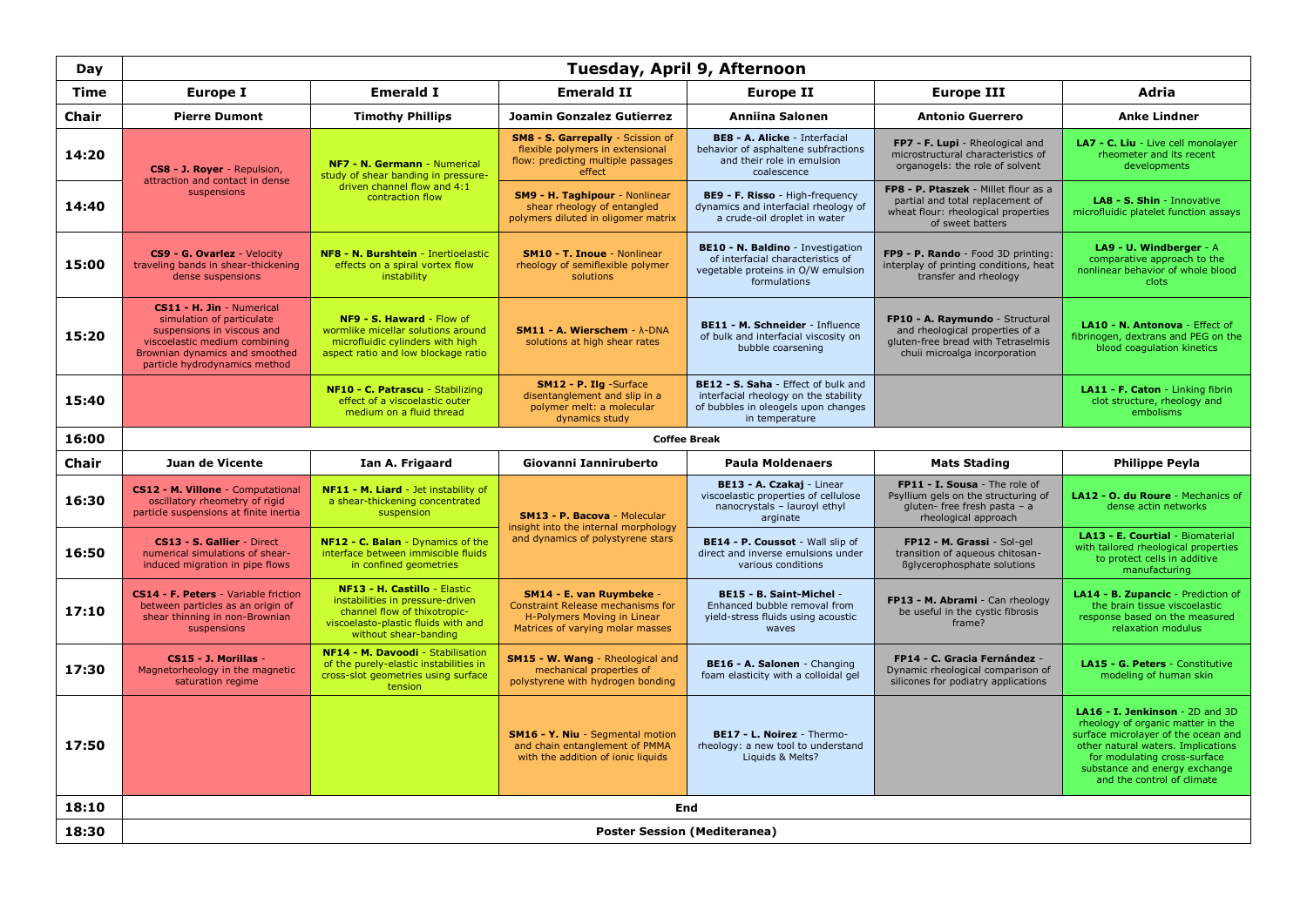| Day          | <b>Wednesday, April 10, Morning</b>                                                                                                                         |                                                                                                                                                                                    |                                                                                                                                                                                      |                                                                                                                                                            |                                                                                                                                                              |                                                                                                                                                                                                      |  |
|--------------|-------------------------------------------------------------------------------------------------------------------------------------------------------------|------------------------------------------------------------------------------------------------------------------------------------------------------------------------------------|--------------------------------------------------------------------------------------------------------------------------------------------------------------------------------------|------------------------------------------------------------------------------------------------------------------------------------------------------------|--------------------------------------------------------------------------------------------------------------------------------------------------------------|------------------------------------------------------------------------------------------------------------------------------------------------------------------------------------------------------|--|
| Time         | Europe I                                                                                                                                                    | <b>Emerald I</b>                                                                                                                                                                   | <b>Emerald II</b>                                                                                                                                                                    | <b>Europe II</b>                                                                                                                                           | <b>Europe III</b>                                                                                                                                            | <b>Adria</b>                                                                                                                                                                                         |  |
| 8:30         | P. Moldenaers (PL2) - Europe I - Towards miniaturization: how does confinement affect the break-up and coalescence of droplets in shear flow                |                                                                                                                                                                                    |                                                                                                                                                                                      |                                                                                                                                                            |                                                                                                                                                              |                                                                                                                                                                                                      |  |
| <b>Chair</b> | <b>Phillipe Coussot</b>                                                                                                                                     | <b>Simon Haward</b>                                                                                                                                                                | <b>Jean-Francois Tassin</b>                                                                                                                                                          | Roland Kádár                                                                                                                                               | Berenika Hausnerova                                                                                                                                          | <b>Ulrich Handge</b>                                                                                                                                                                                 |  |
| 9:30         | CS16 - J. Park - Interaction<br>between latex binder and the<br>secondary fluid in the capillary<br>suspension of Li-ion battery slurry                     | NF15 - S. Varchanis - A new finite<br>element formulation for viscoelastic<br>flows: circumventing simultaneously<br>the LBB condition and the high-<br>Weissenberg number problem | <b>SM17 - H. Watanabe - Viscoelastic and</b><br>dielectric relaxation of reptating type-A<br>chains affected by reversible head-to-<br>head association and dissociation             | EM1 - M. Wilhelm - Low-field<br>Rheo-NMR for the study of soft<br>materials                                                                                | <b>GM1 - D. Sancho Martinez - 3D</b><br>granular flow of soft and hard<br>spheres studied by ultrafast<br>electron beam X-ray computed<br>tomography (ROFEX) | IP1 - M. Gahleitner - Gelation<br>phenomena in polypropylene and<br>polyethylene as caused by phase                                                                                                  |  |
| 9:50         | CS17 - J. Godefroid - Dynamics<br>of alginate/ceramic suspension<br>droplets impacting a bath of<br>calcium ions                                            | NF16 - T. Burghelea - A novel<br>active mixer for yield stress fluids                                                                                                              | SM18 - L. Sangroniz - Linear and non-<br>linear rheology of associative polymers.<br>Effect of the number of interactions on<br>the viscosity                                        | <b>EM2 - J. de Vicente - New tools</b><br>and field configurations in<br>magnetorheology                                                                   | GM2 - P. Filip - A description of<br>shear viscosity for highly filled<br>PIM material containing<br>aluminium powder and stearic<br>acid                    | separation, nucleation or<br>crystallization                                                                                                                                                         |  |
| 10:10        | CS18 - J. Choi - Coarse-grained<br>particle simulation of capillary<br>bridges in ternary suspension<br>systems                                             | NF17 - J. Tsamopoulos - Yield-<br>stress analysis of elasto-visco-plastic<br>materials in strong extension                                                                         | <b>SM19 - T. Tomkovic - Transition from</b><br>viscoelastic liquid-like to solid-like<br>behaviour of amine functionalized<br>polynorbornenes                                        | <b>EM3 - F. Galindo-Rosales -</b><br>Rheological behavior of magnetic<br>fluids under a tunable magnetic<br>field: Numerical design and                    | GM3 - D. Ringeisen - Modeling<br>sea ice fracture at very high<br>resolution with VP rheologies                                                              | <b>IP2 - J. Fawaz - Rheological</b><br>characterization of high density<br>ethylene/a-olefin copolymers and its<br>relation to molecular structure and<br>post-yield axial deformation<br>properties |  |
| 10:30        | CS19 - D. Andrade - The solid<br>regime and the solid-liquid<br>transition of waxy oil                                                                      | NF18 - S. Topayev - Stability<br>analysis of Taylor-Couette flow of<br>shear-thinning fluids                                                                                       | SM20 - S. Ghiassinejad - Dynamics of<br>slide-ring gels: a step by step study                                                                                                        | experimental analysis                                                                                                                                      | GM4 - J. Naranjo - Predicting<br>the behaviour of highly-filled<br>systems for FFF and PIM<br>manufacturing                                                  | IP3 - M. Wagner - Tube model<br>based constitutive equations for<br>polydisperse linear and long- chain<br>branched polymer melts                                                                    |  |
| 10:50        |                                                                                                                                                             |                                                                                                                                                                                    | <b>Coffee Break</b>                                                                                                                                                                  |                                                                                                                                                            |                                                                                                                                                              |                                                                                                                                                                                                      |  |
| <b>Chair</b> | <b>Michel Cloitre</b>                                                                                                                                       | <b>Corneliu Balan</b>                                                                                                                                                              | <b>Manfred Wagner</b>                                                                                                                                                                | <b>Peter Fischer</b>                                                                                                                                       | Tamás Börzsönyi                                                                                                                                              |                                                                                                                                                                                                      |  |
|              |                                                                                                                                                             |                                                                                                                                                                                    |                                                                                                                                                                                      |                                                                                                                                                            |                                                                                                                                                              | <b>Markus Gahleitner</b>                                                                                                                                                                             |  |
| 11:20        | CS20 - G. Petekidis - Flow<br>dynamics of concentrated star-<br>like micelles: A superposition<br>rheometry investigation into the<br>relaxation mechanisms | NF19 - I. Frigaard - Dean flow of a<br>Bingham plastic through a curved<br>rectangular duct                                                                                        | SM21 - Q. Beuguel - Rheological<br>properties of compatibilized PE/PA<br>multinanolayer films                                                                                        | <b>EM4 - T. Yoshida - Rheological</b><br>evaluations and capability<br>assessments of ultrasonic spinning<br>rheometry for non-Newtonian<br>fluids         | GM5 - R. Castellani - Length<br>scales effects in granular column<br>collapse                                                                                | IP4 - L. Paduano - Time<br>temperature crystallinity<br>superposition of an EVA copolymer                                                                                                            |  |
| 11:40        | CS21 - F. Bonacci - Relevance of<br>time-dependent particle<br>interactions in the physical aging<br>of colloidal suspensions                               | NF20 - R. Graziano - Pressure- and<br>capillarity-driven flow of Carbopol<br>aqueous solutions in microfluidics<br>geometries. Effect of yield stress and<br>wall slip             | SM23 - S. Costanzo - Rheology of<br>statistical ethylene-octene copolymer<br>melts                                                                                                   | <b>EM5 - D. Bohnsack - Combined</b><br>rheo-Raman analysis: Correlating<br>viscoelastic behavior with chemical<br>structure                                | GM7 - S. Lévay - Multiple shear<br>bands in granular materials in<br>slow shear                                                                              | IP5 - I. Touil - Structure, shear and<br>elongation rheology of Multi-Micro-<br>Nanolayers polymers based on<br>polyethylene with varying<br>macromolecular architectures                            |  |
| 12:00        | CS22 - T. Liberto - Controlling<br>the elasticity of calcite<br>suspensions by ionic species                                                                | NF22 - K. Cho - Application of the<br>Liu procedure of thermodynamics to<br>rheology                                                                                               | SM24 - O. Laukkanen - Modified dual<br>Kaelble equation $-$ a new model for<br>describing the temperature dependence<br>of the viscoelastic properties of block<br>copolymers        | <b>EM6 - J. Laeuger - New</b><br>rheometrical tools for Rheo-SAXS<br>and Rheo-SANS                                                                         | GM8 - L. Brendel - Relaxation of<br>inhomogeneous granular flows                                                                                             | IP6 - L. Gömze - Some rheological<br>and mechanical aspects of rolling<br>sheets from molten metals and alloys                                                                                       |  |
| 12:20        | CS23 - J. Vermant - Yielding in<br>depletion gels: a time resolved<br>3D confocal study                                                                     | NF23 - R. Valette - Buckling and<br>coiling instabilities of yield-stress and<br>power-law fluids filaments                                                                        | <b>SM25 - U. Handge - Rheology and</b><br>dynamic light scattering of solutions of<br>poly(ethersulfone) and<br>poly(vinylpyrrolidone) with Pluronic-<br>based additives             | <b>EM7 - J. Amirdine - A novel</b><br>approach to Sentmanat<br>extensional rheometry:<br>applications to the study of<br>extension induced crystallization | GM9 - A. Arseni - A new<br>perspective on granular flow<br>analysis in rotating drum                                                                         | IP7 - S. Nie - Investigation of<br>crosslinked rubber aging by Fourier<br>transform rheology (FT- Rheology)                                                                                          |  |
| 12:40        | CS24 - M. Minale - Viscosity<br>measurements of iteratively-<br>perturbed-water                                                                             |                                                                                                                                                                                    | SM26 - D. Kim - The effect of<br>rheological properties of the PEO solution<br>on the sessile drop oscillation during the<br>early stages of elasto-capillary thinning<br>transition | <b>EM8 - D. Treffer - Lossless and</b><br>rapid sample preparation for<br>oscillatory rheology via a novel<br>vacuum compression molding<br>process        | <b>GM18 - R. Chometon - Scaling</b><br>of fibers: impact of form factor on<br>flow properties                                                                | IP8 - M. Nébouy - Non-linear<br>rheology and strain-induced<br>crystallization of PBT/PTHF<br>thermoplastic elastomers                                                                               |  |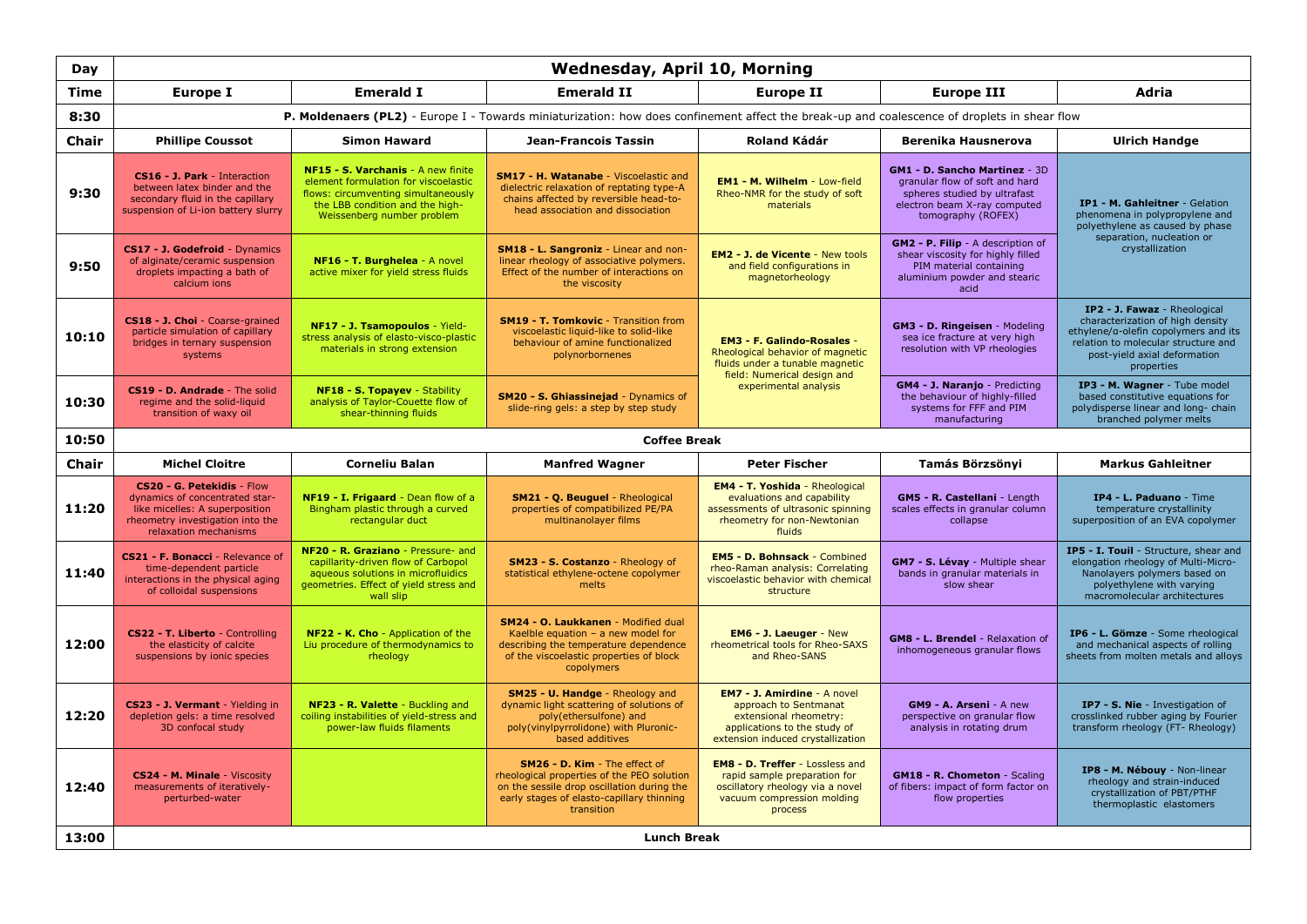| Day          | Wednesday, April 10, Afternoon                                                                                                                                                       |                                                                                                                     |                                                                                                                                                          |                                                                                                                                                                                          |                                                                                                                                                                        |                                                                                                                                                                                            |  |
|--------------|--------------------------------------------------------------------------------------------------------------------------------------------------------------------------------------|---------------------------------------------------------------------------------------------------------------------|----------------------------------------------------------------------------------------------------------------------------------------------------------|------------------------------------------------------------------------------------------------------------------------------------------------------------------------------------------|------------------------------------------------------------------------------------------------------------------------------------------------------------------------|--------------------------------------------------------------------------------------------------------------------------------------------------------------------------------------------|--|
| Time         | Europe I                                                                                                                                                                             | <b>Emerald I</b>                                                                                                    | <b>Emerald II</b>                                                                                                                                        | <b>Europe II</b>                                                                                                                                                                         | <b>Europe III</b>                                                                                                                                                      | Adria                                                                                                                                                                                      |  |
| Chair        | John Royer                                                                                                                                                                           | <b>Rudy Valette</b>                                                                                                 | <b>Evelyne van Ruymbeke</b>                                                                                                                              | Joao Maia                                                                                                                                                                                | <b>Xiaorong Wang</b>                                                                                                                                                   | <b>Ulrich Handge</b>                                                                                                                                                                       |  |
| 14:30        | CS25 - G. Giusteri - Normal stress<br>differences and flow-type dependence in<br>dense suspensions                                                                                   | NF24 - H. Barlow - Ageing,<br>yielding and shear banding<br>in an elasto-plastic model                              | <b>SM27 - R. Erdmann - Thermo-</b><br>rheological effects of plasticizer types<br>and concentrations on cellulose<br>diacetate with varying molar masses | <b>EM9 - P. Teixeira - Multi-parameter</b><br>in-process monitoring of clay<br>dispersion during melt compounding<br>with PLA                                                            | <b>GM10 - C. Berges - Viscosity</b><br>evaluation of zirconia parts with<br>controlled porosity fabricated by<br>Ceramic Injection moulding for<br><b>SOFC</b> devices | IP9 - M. Nowak<br>On-line monitoring of polymerization<br>reactions by coupling rheology and<br>optical spectroscopy                                                                       |  |
| 14:50        | CS26 - V. Trappe - Contributions of<br>viscous dissipation in the flow behavior of<br>soft glassy materials                                                                          | NF25 - J. King - The Kaye<br>effect: new insights from<br>experiment, theory and<br>modelling                       | SM28 - M. Cidade - Time-dependent<br>behaviour in analyte-, temperature-<br>and shear- sensitive Pluronic<br>PE9400/water systems                        | EM10 - A. Athanasiou - High-<br>frequency rheometry of polymer<br>melts and colloidal glasses:<br>validating the loss angle measuring<br>loop                                            | <b>GM11 - R. Stannarius - Silo</b><br>outflow of soft frictionless spheres                                                                                             | IP10 - C. Das - Molecular<br>architecture from integrated computer<br>models for synthesis, characterization,<br>and rheology                                                              |  |
| 15:10        | CS27 - H. Ng - GO CaBER! - Capillary<br>breakup experiments on Graphene Oxide<br>suspensions                                                                                         | NF26 - M. Jalaal - LIFT of<br>viscoplastic fluids                                                                   | SM29 - M. Kwon - Scaling analysis on<br>the linear viscoelasticity of cellulose 1-<br>ethyl-3- methyl imidazolium acetate<br>solutions                   | <b>EM11 - T. Schweizer - A novel</b><br>Orthogonal Superposition (OSP)<br>drive and flow cell: Testing a<br>wormlike micellar solution, a<br>colloidal suspension, and a polymer<br>melt | GM12 - D. Nagy - Numerical<br>simulation of the rheology of<br>frictional spherocylinders                                                                              | IP11 - C. Balemans -<br>Computational modeling of the<br>selective laser sintering process: from<br>two to multiple particles                                                              |  |
| 15:30        | CS28 - M. Terkel - Rheological behavior<br>of magnetorheological fluids under<br>precession magnetic fields: experiments<br>and particle-level simulations                           | NF27 - A. Pereira - Water<br>entry of yield-stress droplets                                                         | SM30 - A. Kostyuk - Phase state and<br>rheology of cellulose/ionic liquid/non-<br>solvent triple systems                                                 | <b>EM12 - R. Cardinaels -</b><br>Miniaturized characterization of<br>polymers: From synthesis to<br>rheological and mechanical<br>properties in 10 mg                                    | GM13 - S. Roy - Training,<br>memory and universal scaling in<br>amorphous frictional granular<br>matter                                                                | IP12 - T. Mateboer - Viscoelastic<br>rubber extrusion simulation with wall<br>slip and comparison to experiments                                                                           |  |
| 15:50        |                                                                                                                                                                                      |                                                                                                                     |                                                                                                                                                          | <b>Coffee Break</b>                                                                                                                                                                      |                                                                                                                                                                        |                                                                                                                                                                                            |  |
| <b>Chair</b> | <b>Matthias Fuchs</b>                                                                                                                                                                | <b>Corneliu Balan</b>                                                                                               | <b>Ole Hassager</b>                                                                                                                                      | Jan Vermant                                                                                                                                                                              | <b>Veronique Trappe</b>                                                                                                                                                | László A. Gömze                                                                                                                                                                            |  |
| 16:20        | CS29 - B. Barabé - Sedimentation rate<br>of non Brownian inclusions in networks of<br>rod like particles                                                                             | NF28 - P. Moschopoulos<br>Filament-stretching<br>dynamics of yield-stress<br>fluids                                 | SM31 - J. Tassin - Influence of<br>polyalkylmethacrylates on the<br>rheological behavior of lubricants                                                   | BE21 - D. Ashkenazi - Examining<br>the suitability of interfacial shear<br>rheometers for probing polymers at<br>the A/W Interface                                                       | PS1 - A. Shen - Rheological<br>scaling of ionic liquid-based                                                                                                           | IP13 - D. Nieto Simavilla - A<br>numerical study of anisotropic thermal<br>transport in polymer melts and<br>networks                                                                      |  |
| 16:40        | CS30 - R. Martone - Concentrated non-<br>Brownian suspensions under oscillatory<br>shear flow: dependence on the applied<br>strain and frequency                                     | NF29 - C. Kusina -<br>Spreading behaviour of<br>complex fluids, from film<br>formation to application<br>properties | SM32 - V. Ignatenko - Effect of<br>asphaltene addition on rheology and<br>structure of polymers                                                          | BE22 - Z. Starý - Selective<br>localization of carbon black in<br>polymer blends: Rheological and<br>structural consequences                                                             | polyelectrolytes in ionic liquid<br>solutions                                                                                                                          | IP14 - J. Zelenkova - Minimum<br>concentration of poly(ethylene oxide)<br>in water solution ensuring good<br>quality of electrospun nanofibres                                             |  |
| 17:00        | CS31 - Y. Boluk - Rheology of rod-<br>shaped cellulose nanocrystal (CNC)<br>particle suspensions in the presence of<br>aqueous polymer solutions and their<br>potential applications | NF30 - E. Mogilevskiy -<br>Long waves in power law<br>liquid flow down on<br>oscillating plane                      | SM33 - G. Baeza - Isostructural<br>softening of the filler network in<br>SBR/silica nanocomposites                                                       | BE23 - J. Maia - Phase separation<br>upon shearing and relaxation of<br>immiscible polymer blends stabilized<br>with Janus nanorods                                                      | PS2 - A. Malkin - Nano-liquids<br>formed by colloidal particles and<br>their interaction with polymer<br>matrix                                                        | <b>IP15 - A. Santamaria - Playing with</b><br>the chemistry of copolymers to<br>establish rheological criteria to select<br>materials for pressure driven or fused<br>filament 3D printing |  |
| 17:20        | CS32 - S. Gupta - Rheology of hyper-<br>concentrated nanocellulose gels during<br>lubricated compression                                                                             |                                                                                                                     | <b>SM34 - D. Parisi - Decoupling</b><br>polymeric and colloidal contributions to<br>the rheology of self- suspended grafted<br>nanoparticles             | BE24 - W. Wong - Numerical<br>modelling of polydisperse polymer<br>blends                                                                                                                | PS3 - S. Goujard - Rheological<br>reentrant transition in microgel-<br>surfactant mixtures                                                                             | IP16 - J. Nam - Effects of rheological<br>properties on thin-film formation flows<br>for coating processes                                                                                 |  |
| 17:40        | CS10 - X. Zhou - Rheology test methods<br>and data interpretation model for fibre<br>reinforced semi-solid cement-based<br>materials for extrusion                                   |                                                                                                                     | <b>SM36 - M. Masoudian - Numerical</b><br>simulations of short fiber polymer<br>composite in the extrusion process                                       | BE25 - A. Giacomin - Startup<br>steady shear flow from the Oldroyd<br>8-constant framework                                                                                               |                                                                                                                                                                        | IP17 - W. Oswald - Elongational<br>flow behavior and high-speed rotary<br>bell atomization of non- Newtonian<br>coatings with and without particles                                        |  |
| 18:00        |                                                                                                                                                                                      |                                                                                                                     | End                                                                                                                                                      |                                                                                                                                                                                          |                                                                                                                                                                        |                                                                                                                                                                                            |  |
| 20:00        |                                                                                                                                                                                      |                                                                                                                     | Apéritifs (Hotel Foyer)                                                                                                                                  |                                                                                                                                                                                          |                                                                                                                                                                        |                                                                                                                                                                                            |  |
| 20:30        | Gala Dinner (Emerald Ballroom) - Sponsored by TA Instruments                                                                                                                         |                                                                                                                     |                                                                                                                                                          |                                                                                                                                                                                          |                                                                                                                                                                        |                                                                                                                                                                                            |  |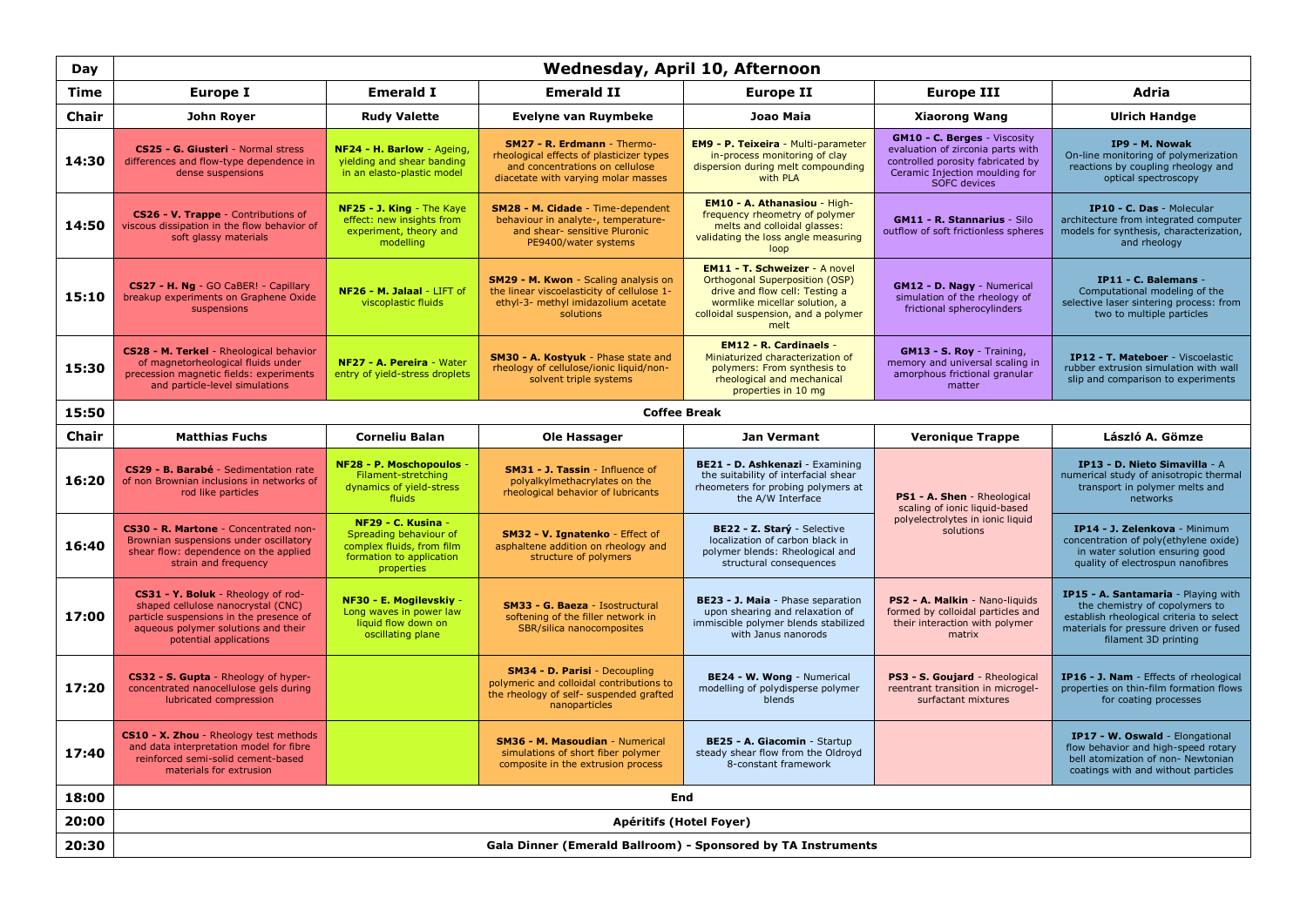| Day          | Thursday, April 11, Morning                                                                                                   |                                                                                                                                                                    |                                                                                                                                                                                    |                                                                                                                                          |                                                                                                                                                                                                                   | CS - Colloids &                                                                                              |
|--------------|-------------------------------------------------------------------------------------------------------------------------------|--------------------------------------------------------------------------------------------------------------------------------------------------------------------|------------------------------------------------------------------------------------------------------------------------------------------------------------------------------------|------------------------------------------------------------------------------------------------------------------------------------------|-------------------------------------------------------------------------------------------------------------------------------------------------------------------------------------------------------------------|--------------------------------------------------------------------------------------------------------------|
| Time         | <b>Europe I</b>                                                                                                               | <b>Emerald I</b>                                                                                                                                                   | <b>Emerald II</b>                                                                                                                                                                  | Europe II                                                                                                                                | <b>Europe III</b>                                                                                                                                                                                                 | <b>Suspensions</b>                                                                                           |
| 8:30         |                                                                                                                               | <b>SM</b> -Polymer Solutions,                                                                                                                                      |                                                                                                                                                                                    |                                                                                                                                          |                                                                                                                                                                                                                   |                                                                                                              |
| 9:00         |                                                                                                                               | <b>Melts &amp; Composites</b>                                                                                                                                      |                                                                                                                                                                                    |                                                                                                                                          |                                                                                                                                                                                                                   |                                                                                                              |
| <b>Chair</b> | <b>George Petekidis</b>                                                                                                       | <b>Russel A. Davies</b>                                                                                                                                            | <b>Bernhard Moeginger</b>                                                                                                                                                          | Amy Shen                                                                                                                                 | <b>NF</b> - Non Newtonian Fluid                                                                                                                                                                                   |                                                                                                              |
| 10:00        | CS33 - E. Moghimi - Rheology of<br>soft-patchy particles made of<br><b>Telechelic Star Polymers</b>                           | NF34 - Y. Kwon - Numerical<br>modeling of 2D melt fracture<br>instability in viscoelastic flow                                                                     | SM38 - D. Long - Dynamical<br>heterogeneities, yield stress, plastic<br>flow and strain hardening in glassy<br>polymers. Theory                                                    | MN1 - D. Fedosov - High-                                                                                                                 | PS4 - O. Philippova - Rheology of<br>double networks composed of<br>polymer and micellar chains                                                                                                                   | <b>Mechanics &amp; Flow</b><br><b>Instabilities</b>                                                          |
| 10:20        | CS34 - V. Labalette - Structure<br>and rheology of a suspension of<br>colloidal particles with shape and<br>charge anisotropy | NF35 - A. Sucena - A curvature<br>dependent mass-correction scheme<br>for the Level-Set method                                                                     | SM40 - A. Varela-Feijoo -<br>Magneto sensitive nanocomposite<br>biopolymer gels: from elaboration<br>to investigation of rheological<br>properties under applied magnetic<br>field | throughput microfluidic<br>characterization of erythrocyte<br>shape and mechanical variability                                           | PS5 - E. Vereroudakis - Non-<br>monotonic rheological behaviour of<br>hydrogels consisting of mixtures of<br>supramolecular hydrogelators                                                                         | FP - Food, Pharmaceutics<br>& Cosmetic                                                                       |
| 10:40        | CS35 - S. Makino - Suspensions of<br>granular particles embedded in<br>fumed silica gels                                      | NF36 - H. Jang - Energy<br>dissipation rate-based viscosity<br>measurement method for pressure-<br>driven flows of non-Newtonian<br>fluids                         |                                                                                                                                                                                    | MN2 - A. Lindner - The dynamics<br>of flexible Brownian fibers in<br><b>viscous flows</b>                                                |                                                                                                                                                                                                                   | <b>GM</b> Granular Materials &<br><b>Highly Filled Systems</b>                                               |
| 11:00        |                                                                                                                               |                                                                                                                                                                    | <b>BE - Blends, Emulsions,</b>                                                                                                                                                     |                                                                                                                                          |                                                                                                                                                                                                                   |                                                                                                              |
| <b>Chair</b> | <b>Guillaume Ovarlez</b>                                                                                                      | <b>Marek Dziubinski</b>                                                                                                                                            | <b>Christian Clasen</b>                                                                                                                                                            | <b>Francisco Galindo-Rosales</b>                                                                                                         | <b>George Gazonas</b>                                                                                                                                                                                             | Foams & Interfacial<br>Rheology                                                                              |
| 11:30        | CS36 - G. Kumar - Settling<br>dynamics of two spheres in a<br>suspension of Brownian rods                                     | NF37 - S. Riisøen - Uncertainty in<br>frictional pressure loss modelling of<br>pipe flow for a non- Newtonian<br>drilling fluid                                    | <b>EM13 - B. Moeginger - Particle</b><br>sedimentation in a dental resin<br>investigated by dielectric analysis<br>(DEA) using IDEX-sensor                                         | MN3 - L. Campo-Deaño - On the<br>hemodynamics around 2D microbot<br>prototypes                                                           | TM1 - M. Negahban - Thermo-<br>mechanical response of PEEK and<br>PC in nonlinear cyclic shearing                                                                                                                 | <b>EM</b> - Experimental<br>Methods & Progress in<br>Rheometry                                               |
| 11:50        | CS37 - G. Natale - Oscillatory<br>shear response of the rigid-rod<br>model in nematic regime                                  | NF38 - S. Niroumandi - 3-D<br>simulation of pulsatile blood flow<br>using a haemorheological model                                                                 | <b>EM14 - A.R. Davies - Rate</b><br>dependent relaxation spectra and a<br>novel approach to comparison of<br>parallel and orthogonal<br>superposition dynamic moduli               | <b>MN4 - M. Trofa - Numerical</b><br>simulations of particulate fouling in<br>microchannels                                              | TM2 - P. de Souza Mendes -<br>Accounting for thixotropy and<br>setting: mechanical behavior of a<br>cement paste                                                                                                  | <b>LA - Living &amp; Active Matter</b>                                                                       |
| 12:10        | CS38 - D. Palanisamy -<br>Fluctuating stresses and viscosities<br>of colloid suspensions                                      | NF39 - J. Chen - Characterization<br>of the effective slip in non-<br>Newtonian fluid flows over<br>corrugated surfaces in terms of the<br>energy dissipation rate | EM15 - S. Bindgen -<br>Implementing shear flow in a<br>versatile simulation environment                                                                                            | <b>MN5 - H. Bodiguel - Particle</b><br>migration in confined viscoleastic<br>channel flows of polymer solutions:<br>a quantitative study | TM3 - J. Champagne - Hydrostatic<br>pressure effect on the non-linear<br>mechanics of filled rubbers:<br>experiments and physico-<br>mechanical approach                                                          | PS - Polyelectrolytes, Self<br>Assembling Fluids & Gels                                                      |
| 12:30        | CS39 - M. Fuchs - Emergence of<br>long-lived and long-ranged stress<br>correlations in glass-forming<br>colloidal dispersions | NF40 - H. Suzuki - Three-<br>dimensional flow characteristics<br>around a bulge structure in a cavity<br>swept by a viscoelastic fluids                            | EM16 - O. Laukkanen -<br>Characterization of physical aging<br>by time-resolved rheometry:<br>fundamentals and application to<br>bituminous binders                                | MN6 - J. Cappello - Controlling<br>particle trajectories in confined<br>flows via particle shape                                         | TM4 - C. Negrao - Experimental<br>investigation of start-up flows of<br>time dependent materials                                                                                                                  | IP - Industrial Rheology &<br>Processing                                                                     |
| 12:50        | CS40 - A. Townsend - Simulating<br>flexible filament suspensions and<br>their sedimentation                                   |                                                                                                                                                                    | EM17 - R. Kádár - Percolation and<br>structural fingerprinting of 3D<br>hierarchical polymer<br>nanocomposites from nonlinear<br>oscillatory shear                                 | <b>MN7 - G. D'Avino - Viscoelastic</b><br>ordering of particles in a straight<br>microfluidic channel                                    | TM5 - M. Assad-Bustillos -<br>Deformation of soft solid foams<br>investigated using Finite Element<br>Modelling (FEM) and ultra-fast X-<br>Ray tomography: application to the<br>study of food chewing mechanisms | <b>TM - Mechanics of Time-</b><br>Dependent Materials<br><b>MN - Micro, Nano Fluidics</b><br>& Microrheology |
| 13:10        | <b>Lunch Break</b>                                                                                                            |                                                                                                                                                                    |                                                                                                                                                                                    |                                                                                                                                          |                                                                                                                                                                                                                   |                                                                                                              |